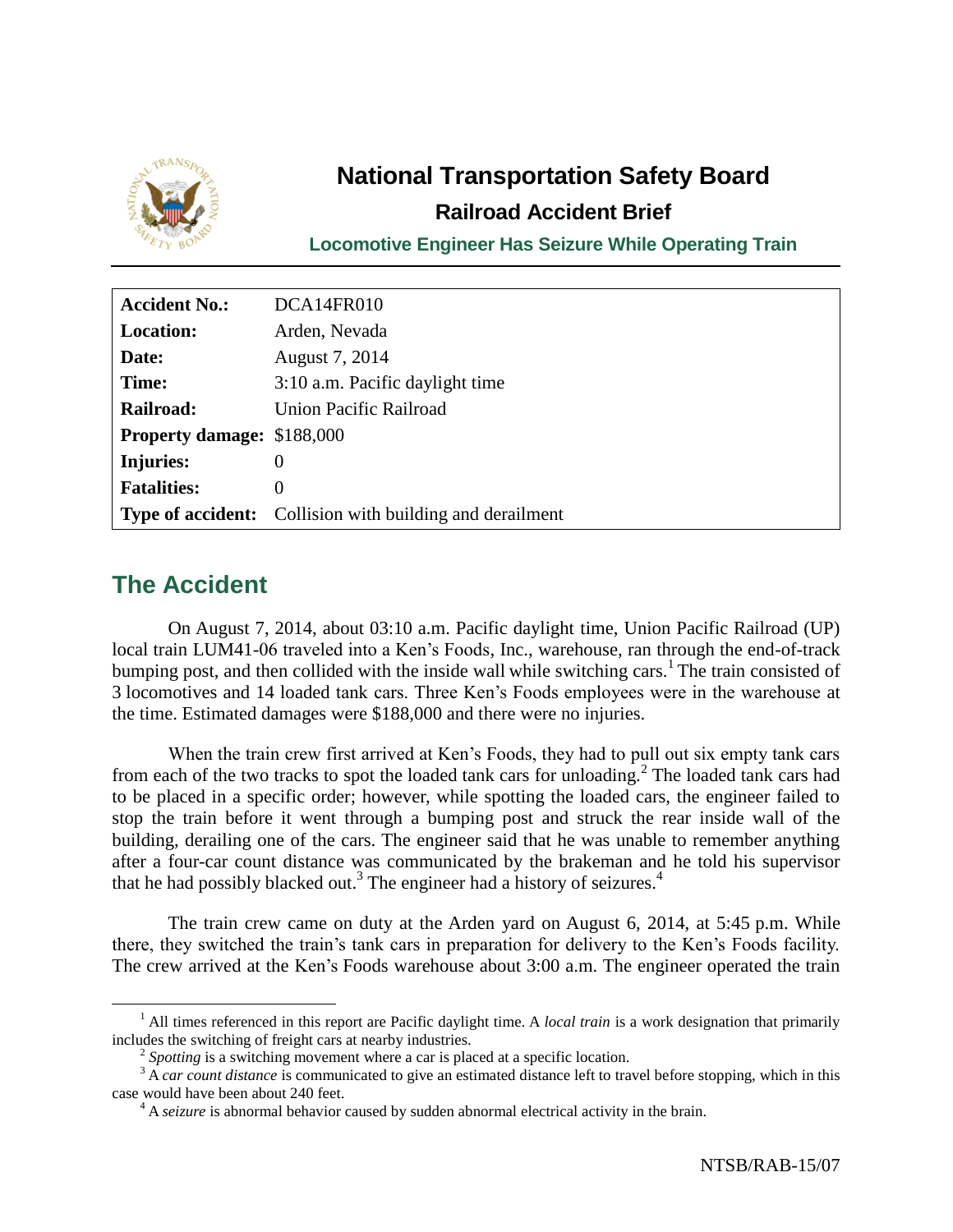in a shoving movement while the conductor was on the ground near the middle of the train and the brakeman was providing movement instructions to the engineer from a position at the warehouse. The crew was communicating by radio and had been using them while they switched cars in the yard prior to the incident. No radio problems were reported.

The train moved back 255 feet on level terrain into the warehouse. During this movement, event recorder data showed that the engineer had several oscillating locomotive throttle adjustments while traveling at speeds of 1 to 3 mph with the air brakes set.<sup>5</sup> These oscillating throttle adjustments are normally not seen during typical locomotive operation, and they continued past the point where the train should have stopped. Event recorder data just prior to and during the time of the accident is shown in figure 1. The oscillating throttle adjustments are circled in red.



**Figure 1.** Event data recorder readings.

The train continued moving inside the warehouse, striking the bumping post. The recorder data indicated that the throttle was moved to the off position, but 5 seconds later, as the train continued to move, the throttle was moved to position four. The tank car traveled about

 $<sup>5</sup>$  The tank car air brakes were already set in order to have better control over the train's movement.</sup>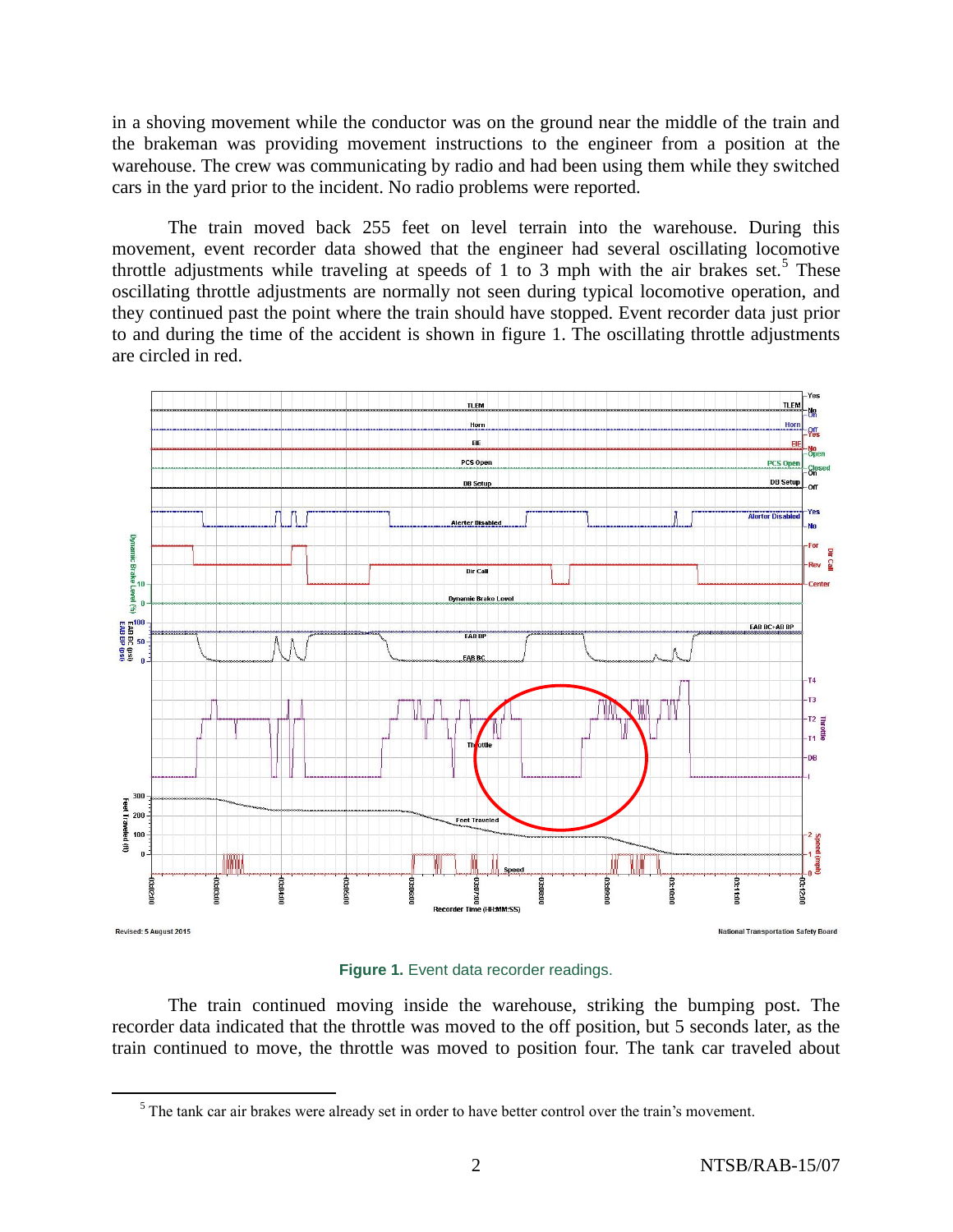30 feet past the bumping post and struck the building wall before stopping. The bumping post was destroyed, the building wall was displaced, and one car derailed. (See figure 2.)

A Ken's Foods employee witnessed the accident. The witness observed the brakeman providing movement instructions by radio. The witness stated the following:

…The alarm went off for the rail roll-up door. I went out to turn off the alarm. The rail service was coming in putting HFCS [high-fructose corn syrup] car on the track closest to the wall. I stopped to watch. The guy spotting cars was there. I heard him on his radio telling the driver that he had about 1 1/2 car lengths left to stop and to slow down. It didn't look like he was slowing down. He was going kind of fast. When he had about half a car left, I heard the guy telling him to stop. He didn't stop. I heard a loud crash, looked, and saw the cable for the harness move and the train still coming into the building. I started to see the roof shake and the wall move….



**Figure 2.** Tank car shoved through the bumping post (right), into the building, and through the back wall (left).

### **The Investigation**

The engineer was hired by UP on October 13, 2003, and was certified as a remote control operator/conductor on November 4, 2003. His last certification as a conductor was on July 11, 2012. He became certified as an engineer on December 16, 2004. His engineer and conductor certifications were both due to be renewed by March 13, 2016.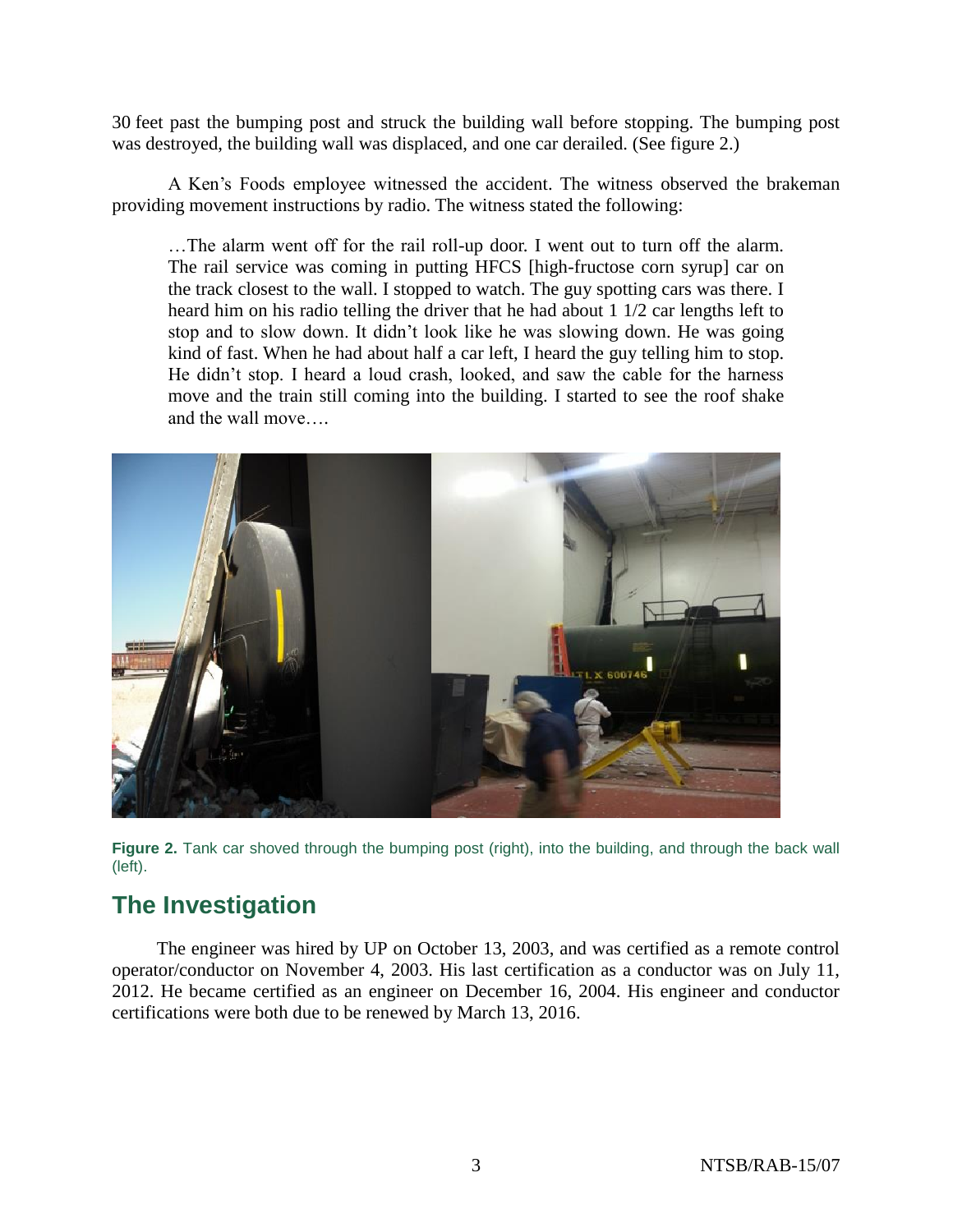In the 12 months prior to the accident, the engineer was observed for stop testing six times.<sup>6</sup> The last of these tests was on July 28, 2014. No negative comments were noted on his record. On July 21, 2014, a UP manager rode with the engineer to observe his performance and rules compliance. The engineer had an overall score of 100 percent, and there were no negative comments on the engineer's record for that ride. He had three other riding tests conducted in the 12 months prior to the accident. A UP manager also reviewed data from the event recorder of a train the engineer operated on March 19, 2014. This review showed that the engineer met all expectations in the operation of the train.

There were three rules violations in the engineer's employment history. On June 10, 2009, the engineer failed to comply with a safety rule requiring adequate spacing between cars when someone has to go between cars to prepare them for coupling. Less than a week earlier, on June 4, 2009, he was cited for failing to record a complete job briefing in his journal. Also, on March 18, 2004, while employed as a conductor, he was cited for failing to line a derail for the intended route, resulting in the derailment of two cars.<sup>7</sup>

The engineer's work record showed that over the 10 days preceding the accident, he had taken 4 days off and had worked four daytime shifts. On two of those days he worked about 12 hours, on one day he worked 2 1/2 hours, and two days prior to the accident he worked only 30 minutes. The accident occurred about 3:10 a.m., about 9 1/2 hours after he reported for duty on August 6, 2014. Thus, the engineer would have been experiencing a circadian low and may have had some acute fatigue at the time of the accident. However, fatigue does not adequately explain the active, oscillating inputs to the throttle after the train should have stopped.

The postaccident toxicological tests for the three crewmembers of the train were negative for illicit drugs and alcohol. An air quality test within the operating cab of the lead UP locomotive was conducted; no exhaust gasses were found in the cab. No exception was taken to the train's mechanical condition and braking system.

#### **Medical Issues**

#### **Epilepsy**

 $\overline{a}$ 

Since the engineer did not remember any communication after the four-car count and had a history of seizures, the National Transportation Safety Board (NTSB) conducted an in-depth medical investigation. The engineer first completed a pre-employment medical examination on September 16, 2003. At that time, he reported a history of seizures and prior use of antiseizure medications, but reported that he was not currently taking any prescription medication. Because of his history, the UP medical director at the time requested an evaluation by the engineer's personal physician.<sup>8</sup> On a form dated October 9, 2003, the primary care physician checked "No"

<sup>6</sup> Title 49 *Code of Federal Regulations (CFR)* 240.127 requires railroads to examine the performance skills of engineers. This is more commonly known as efficiency testing.

<sup>7</sup> A *derail* is a device designed to limit the movement of railroad rolling stock into areas where they could cause personal injury or damage to other equipment and structures. In the accident for which he was cited, the engineer failed to remove the derail from its position before allowing train movement.

<sup>&</sup>lt;sup>8</sup> Although only vision and hearing testing are required by the Federal Railroad Administration (FRA) for employees in safety-sensitive positions, railroads can require additional medical information and examinations.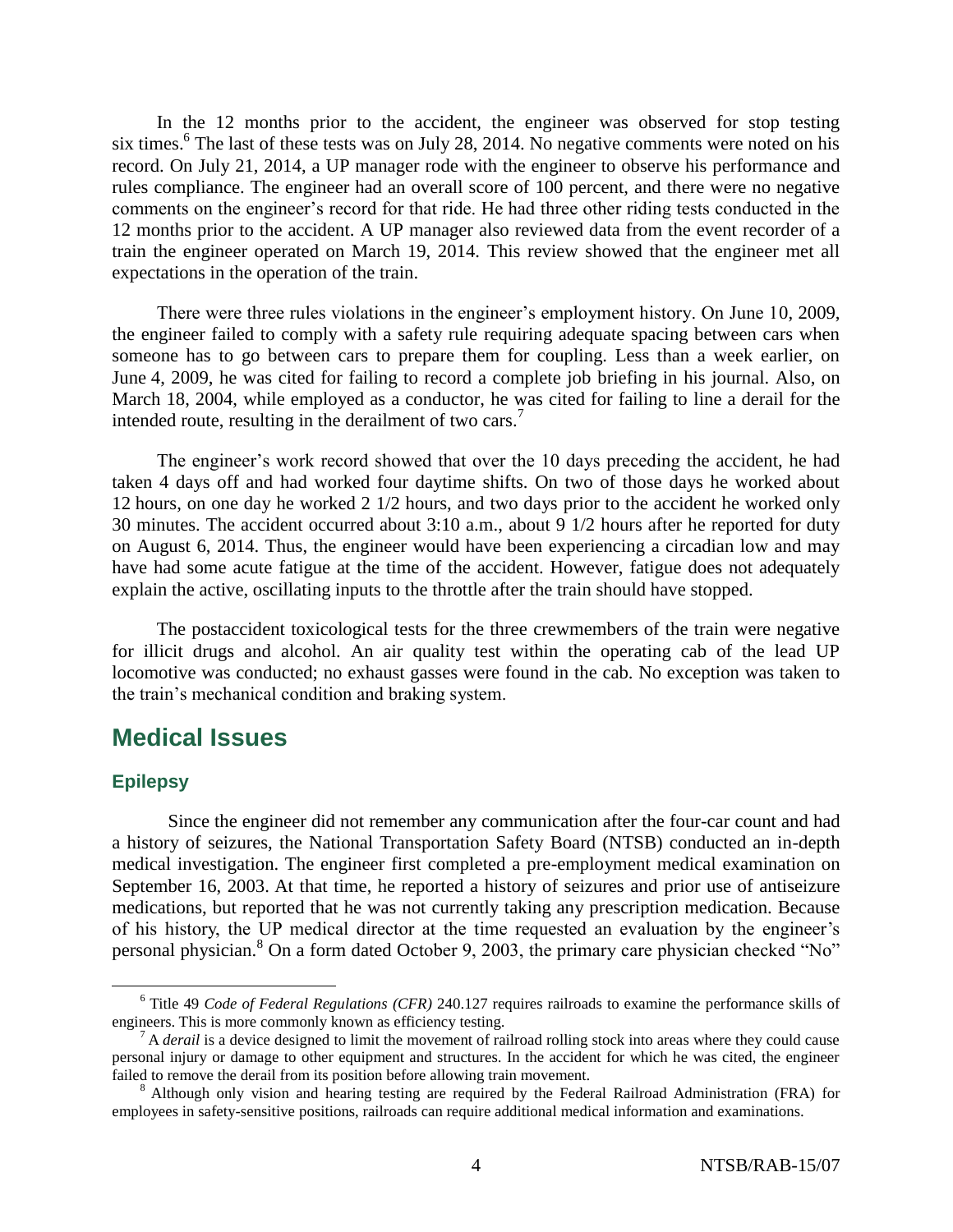to the question, "Any job modifications or restrictions advisable?" and wrote, "Doing well. Last sz [seizure]  $> 7$  years prior and off meds x3 yrs." The engineer was then hired as a brakeman.

The engineer was known to have epilepsy when he was hired. Epilepsy is defined by having more than one seizure without an identified, temporary cause (such as drug ingestion). Thus, persons with epilepsy are very likely to have another seizure, but it is difficult to predict when or how often. UP chose to hire the engineer based on a recommendation from a primary care physician.

On November 13, 2008, the engineer was removed from service after coworkers witnessed him have what was later determined to be a tonic-clonic seizure in the crew area of a yard.<sup>9</sup> Medical records indicated that no injuries or neurologic deficits were identified, although the engineer was initially described as "mildly confused." Discharge instructions included, "No driving or operating machinery."

On November 18, 2008, the engineer was evaluated by the first of two neurologists. The UP personnel records include a copy of the history and physical evaluation from this neurologist which stated, "five days ago he was sleep deprived and food deprived and had a grand mal seizure. He lost consciousness. He became stiff and bit his tongue. This lasted about 2 minutes." It continues with the details, "Current medications: None" and "Social history: he is a railroad engineer/conductor." Recommendations included "No driving", and the engineer was started on Keppra<sup>®</sup>. Keppra<sup>®</sup> is the brand name for levetiracetam, an antiseizure medication. It is associated with drowsiness and sometimes causes trouble with coordination; patients are warned "not to drive or operate machinery until they have gained sufficient experience on Keppra<sup>®</sup> to gauge whether it adversely affects their ability to drive or operate machinery.<sup>"10</sup> The UP medical record also contains a note from a follow-up visit to this same neurologist on December 2, 2008, which reports that the engineer was using  $250$  milligrams of Keppra<sup>®</sup> twice a day and "doing well" and includes a copy of the engineer's Keppra® level dated February 13, 2009.

The medical records obtained from the first neurologist contain a letter with a fax cover sheet dated February 20, 2009. The letter is from UP to the neurologist and describes the safety-sensitive nature of the engineer's work. Included with this faxed letter is a work-release form filled out by the neurologist in which the neurologist wrote, "released to work – safety sensitive position – No driving – No working at heights – No working with dangerous machinery – must sleep 8 hours/night. No driving trains!" However, there is no evidence this work-release form was sent to UP, and it is not present in the UP medical records. There were no further visits by the engineer to the first neurologist.

<sup>&</sup>lt;sup>9</sup> Tonic-clonic and *grand mal* are two phrases that describe the same type of seizures where the symptoms are loss of consciousness and violent, rhythmic muscle contractions. Persons with these kinds of seizures are often described as "grunting" and "foaming at the mouth."

<sup>&</sup>lt;sup>10</sup> Drugs.com. 2015. "Keppra-FDA prescribing information, side effects, and uses." Accessed June 24, 2015. [http://www.drugs.com/pro/keppra.html.](http://www.drugs.com/pro/keppra.html)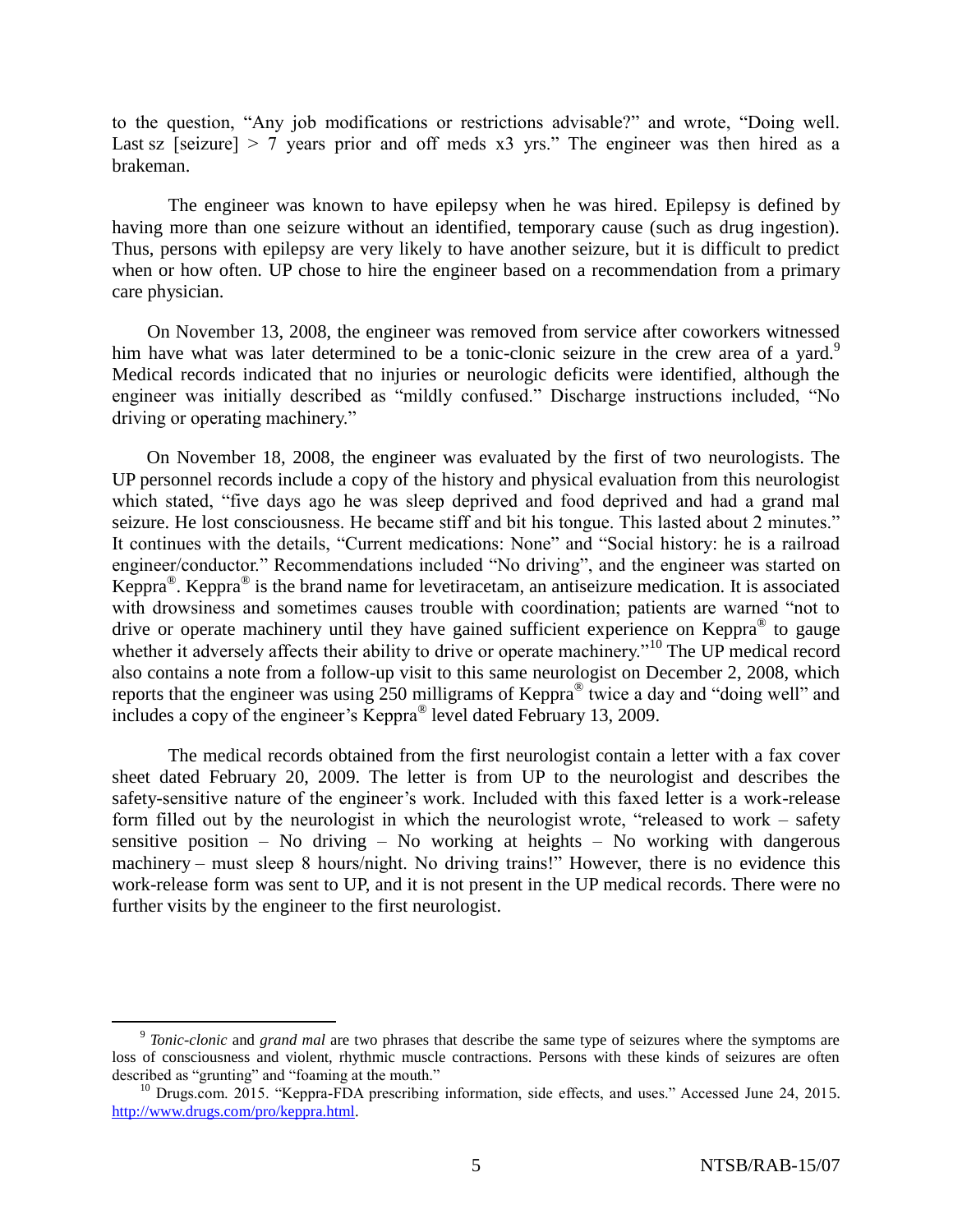The next medical information in the UP record is a letter from a second neurologist dated March 25, 2009, which indicated the engineer was initially evaluated on February 26, 2009, following a seizure in 2008. The letter stated the following:

It was my clinical impression that his seizure episode was due to a combination of severe sleep deprivation and associated hypoglycemia … I discussed in detail with the patient ways to adjust his lifestyle ... to avoid a recurrent spell. ... When the patient was seen in follow up on March 10, 2009, he had already made significant changes in his daily activities as previously recommended. … At the present time, [the engineer] is able to return to work full duties, with no restrictions, in a safety-sensitive position.

No comment is made in this letter as to whether or not the engineer was using any medication. Although the UP medical file contains a letter from the second neurologist that describes two visits by the engineer, the neurologist's office reported it was unable to locate any records related to the engineer, despite a subpoena and multiple phone calls from the NTSB.

By April 3, 2009, the engineer had undergone a return-to-work medical evaluation by UP and was placed in full working status without restrictions, and continued to work until this accident.

Following the August 7, 2014, accident, an investigating supervisor interviewed the engineer. The following are excerpts from his note to the UP medical team:

"[The engineer] recalls all movements in detail with the exception of the final movement of 4 cars lengths to spot cars into the building. He recalls stopping for a switch for one minute which the event recorder confirms. The received instructions to move back 4 cars and then recalls nothing else following that until he crashed thru [sic.] the concrete wall of the warehouse. I questioned him and he cannot figure out why he cannot recall anything in the final 255 foot movement. I was able to gather the following from the interview and [another supervisor] was also able to get the same information out of the employee.

He says it's hard to dial in what happened as he does not recall. He mentioned blacking out. He was not tired nor did he fall asleep as he was rested."

Over the weeks following the accident, the engineer underwent evaluations by a cardiologist and a neurologist. The cardiologist did not identify a cardiac cause of the event. The neurologist performed a series of tests including magnetic resonance imaging (MRI) and an awake electroencephalogram  $(EEG)$ .<sup>11</sup> The engineer then had a 48-hour video ambulatory EEG which revealed "abnormalities in drowsiness and deeper stages of sleep specifically high amplitude sharp and slow transients emanating exclusively from the right temporal lobe." The engineer was given a diagnosis of seizure disorder, and the antiseizure medication phenytoin

<sup>&</sup>lt;sup>11</sup> The *EEG* is a measure of brain waves. It is a readily available test that provides evidence of how the brain functions over time. The EEG is used in the evaluation of brain disorders. Most commonly it is used to show the type and location of the activity in the brain during a seizure. emedicinehealth.com. 2014. "brain & nervous system az list." Accessed August 21, 2015[. http://www.emedicinehealth.com/electroencephalography\\_eeg/article\\_em.htm.](http://www.emedicinehealth.com/electroencephalography_eeg/article_em.htm)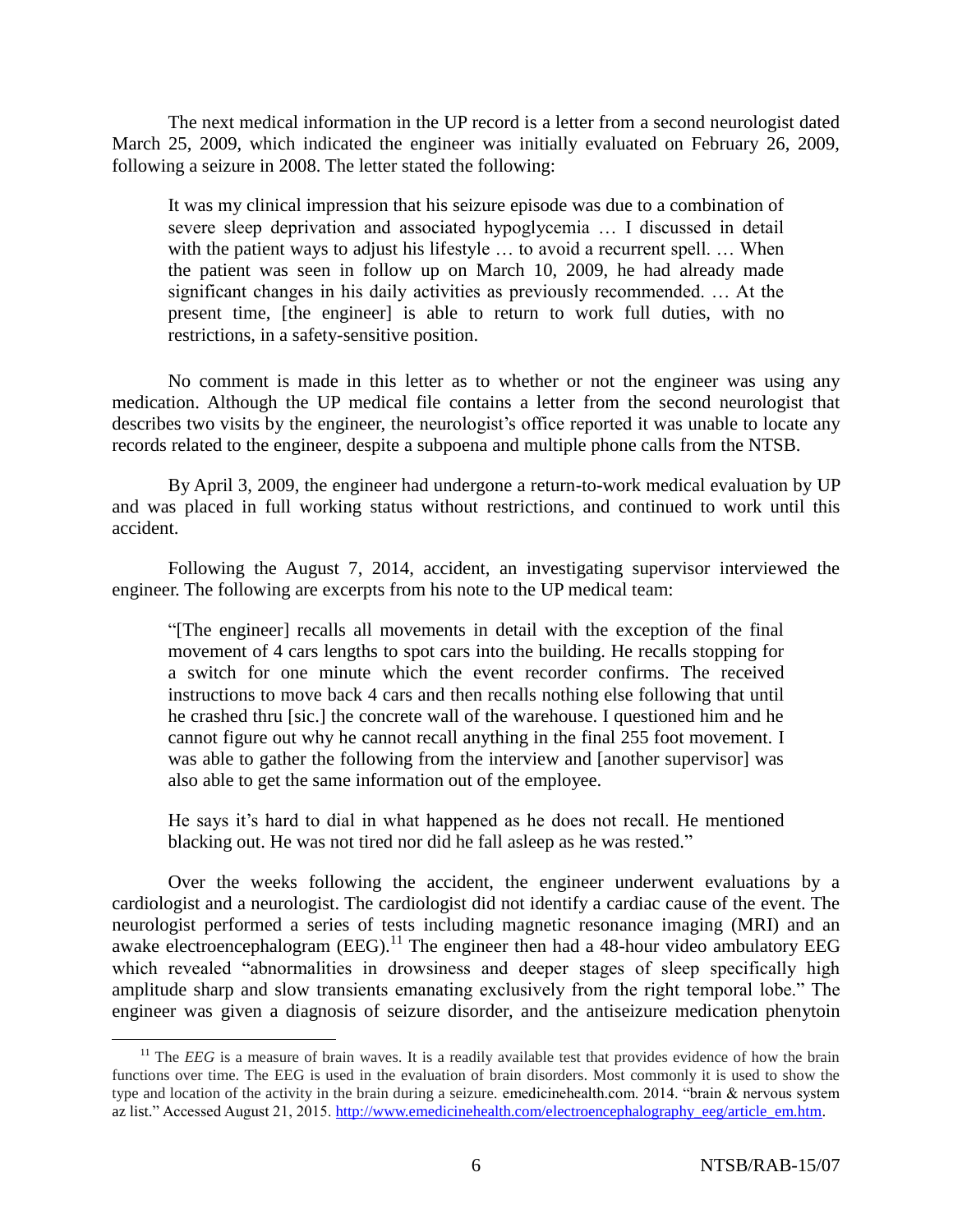(commonly marketed with the name Dilantin® ) was prescribed. NTSB investigators could not determine from the available medical evidence whether the engineer was taking the appropriate dose of Dilantin® at the correct time.

The NTSB concludes that the engineer experienced a seizure at the time of the accident, based on his history of recurrent tonic-clonic seizures (epilepsy), the clear indication of a seizure disorder on the postaccident EEG, his inability to recall events during the accident, and the oscillating movements of the throttle that continued when the train should have been stopped.

Using all of this information, UP performed a postaccident fitness-for-duty evaluation of the engineer which included a record review by an outside neurologist. UP determined that the engineer cannot be cleared to return to work as a locomotive engineer until he has been seizure free and off antiseizure medications for a minimum of 10 years. The UP medical director stated that, previously, the standard practice was to wait 6 months without a seizure and require clearance by a neurologist before a return to work. Between 2009 and 2014, this standard practice was changed to 10 years off medication and without a seizure. This practice is consistent with the Federal Motor Carrier Safety Administration (FMCSA) recommendations for commercial drivers. The NTSB concludes that there may be UP employees in safety-sensitive positions with epilepsy who were hired before 2014 using the less-stringent standard for seizures. Therefore, the NTSB recommends that UP identify and review the records of all employees in safety-sensitive positions who have any history of seizures and ensure that the current UP standard of fitness for duty is met by each employee.

The FRA requires medical certification exams triennially on railroad employees in safety-sensitive positions, including engineers.<sup>12</sup> However, the only required examinations are tests of visual acuity, color vision, and hearing. The FRA does not require these employees to report their medical history, provide a list of prescribed or over-the-counter medications being used, have their vital signs recorded, or undergo a physical exam. All other modes of transportation require all of these components for medical certification of similar employees.

Medical standards in each of the other modes of commercial transportation identify a broad list of specific medical conditions that are disqualifying for operators, a method for operators with those conditions to apply for a waiver or special issuance medical certification, and criteria that must be met for a waiver or special issuance to be granted, often including more frequent certification examinations for conditions that have the potential to deteriorate.<sup>13</sup> For merchant mariners, these standards can be found at Title 46 *Code of Federal Regulations (CFR)* 10.215 and are further described in *Navigation and Vessel Inspection Circular* (*NVIC*) 04-08.<sup>14</sup> In aviation, the standards are found in 14 *CFR* 67 and are further described in the *Guide for* 

<sup>12</sup> Title 49 *CFR* 240.217(c).

<sup>&</sup>lt;sup>13</sup> The Federal Transit Administration does not have medical certification regulations. However, bus drivers are required to maintain a commercial driver's license, which requires a comprehensive physical examination; and many transit agencies require similar medical clearance for their rail operators.

<sup>14</sup> United States Coast Guard, *Navigation and Vessel Inspection (NVIC)* 04-08 "Medical And Physical Evaluation Guidelines For Merchant Mariner Credentials" COMDTPUB 16700.4 (Washington, DC: United States Coast Guard, 2008).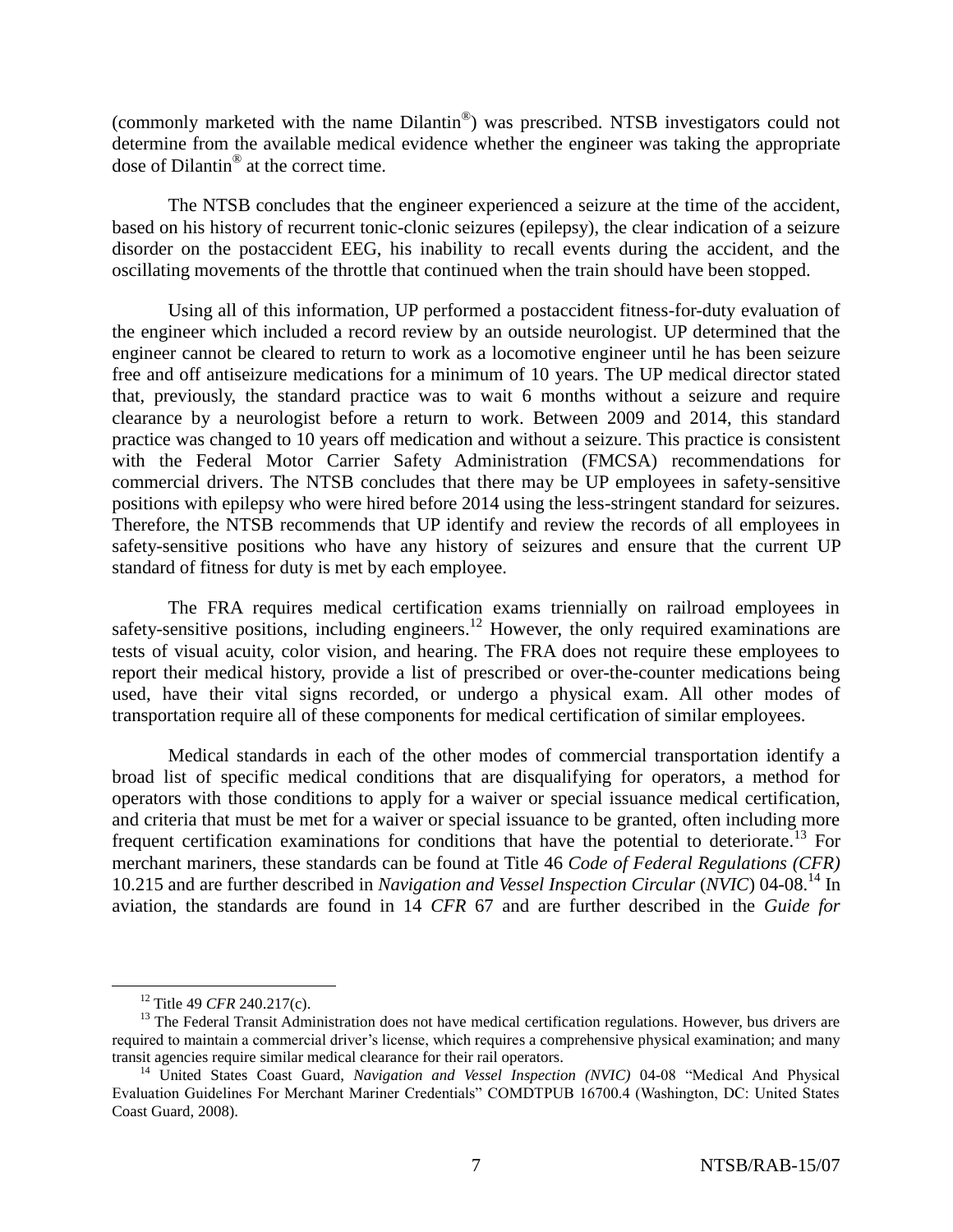*Aviation Medical Examiners*. <sup>15</sup> For commercial drivers, the medical standards are found at 49 *CFR* 391.41, and additional recommendations are made in the FMCSA *Medical Examiner Handbook*. <sup>16</sup> Based on these references, operators with seizures are disqualified in every other mode of commercial transportation, but they may be eligible for a waiver, shorter-term certificate, or special issuance if they meet specific criteria.

Although UP required a pre-employment physical exam, other railroads may not have this requirement or may apply different fitness-for-duty standards. The NTSB concludes that FRA medical standards for employees in safety-critical positions are not as robust as those required by the other Department of Transportation modal agencies and are inadequate to ensure the fitness for duty of railroad employees in safety-sensitive positions. The NTSB recommends that the FRA enhance its medical standards by identifying a list of medical conditions that disqualify employees for safety-sensitive positions because of the conditions' potential for negatively affecting rail safety.

#### **Medication Use**

 $\overline{a}$ 

In addition to the engineer's seizures, he was treated for chronic neck and back pain. In October 2010, the engineer applied for intermittent leave under the Family and Medical Leave Act [Title 29 *United States Code (USC)* Chapter 28, Subchapter I] (FMLA) for his "own serious medical condition." UP required additional information, and the engineer's medical file contains a copy of a form filled out by the treating physician dated October 26, 2010. The physician listed the problem as a spinal condition which required "ongoing medication management regimen with periodic therapy and possible surgical consultation." Although the form asks whether or not medications were prescribed, regulations implementing the FMLA prevent employers from asking for details of the medications being used as part of the FMLA process.<sup>17</sup>

Medical records from January 1, 2010, through September 2014 were obtained from the engineer's pain treatment physician regarding the care of his chronic back and neck pain. These records are extensive and document nearly monthly visits to the pain treatment center, as well as several visits for outpatient procedures. The medical records also documented the engineer's profession. The records indicate that the engineer was routinely prescribed high-dose opioid analgesic medication, either oxycodone or hydrocodone, throughout this period. Each time, he received 112–120 tablets with instructions to take a tablet every 4–6 hours as needed and with the limitation, "not to exceed 4 tablets per day." According to the record, the engineer obtained a new prescription on July 30, 2014, for 112 tablets of hydrocodone with the same dosing instructions.

<sup>&</sup>lt;sup>15</sup> Federal Aviation Administration. 2015. "Guide for Aviation Medical Examiners." Accessed June 24, 2015. [http://www.faa.gov/about/office\\_org/headquarters\\_offices/avs/offices/aam/ame/guide/media/guide.pdf.](http://www.faa.gov/about/office_org/headquarters_offices/avs/offices/aam/ame/guide/media/guide.pdf)

<sup>&</sup>lt;sup>16</sup> Federal Motor Carrier Safety Administration. 2014. "FMCSA Medical Examiner Handbook." Accessed March 18, 2014. [http://www.fmcsa.dot.gov/regulations/medical/fmcsa-medical-esaminer-handbook.pdf.](http://www.fmcsa.dot.gov/regulations/medical/fmcsa-medical-esaminer-handbook.pdf) Note: This page is no longer available. FMCSA is in the process of revising the handbook.

<sup>&</sup>lt;sup>17</sup> Title 29 *CFR* 825.306(a) and (b), 825.307, and 825.308.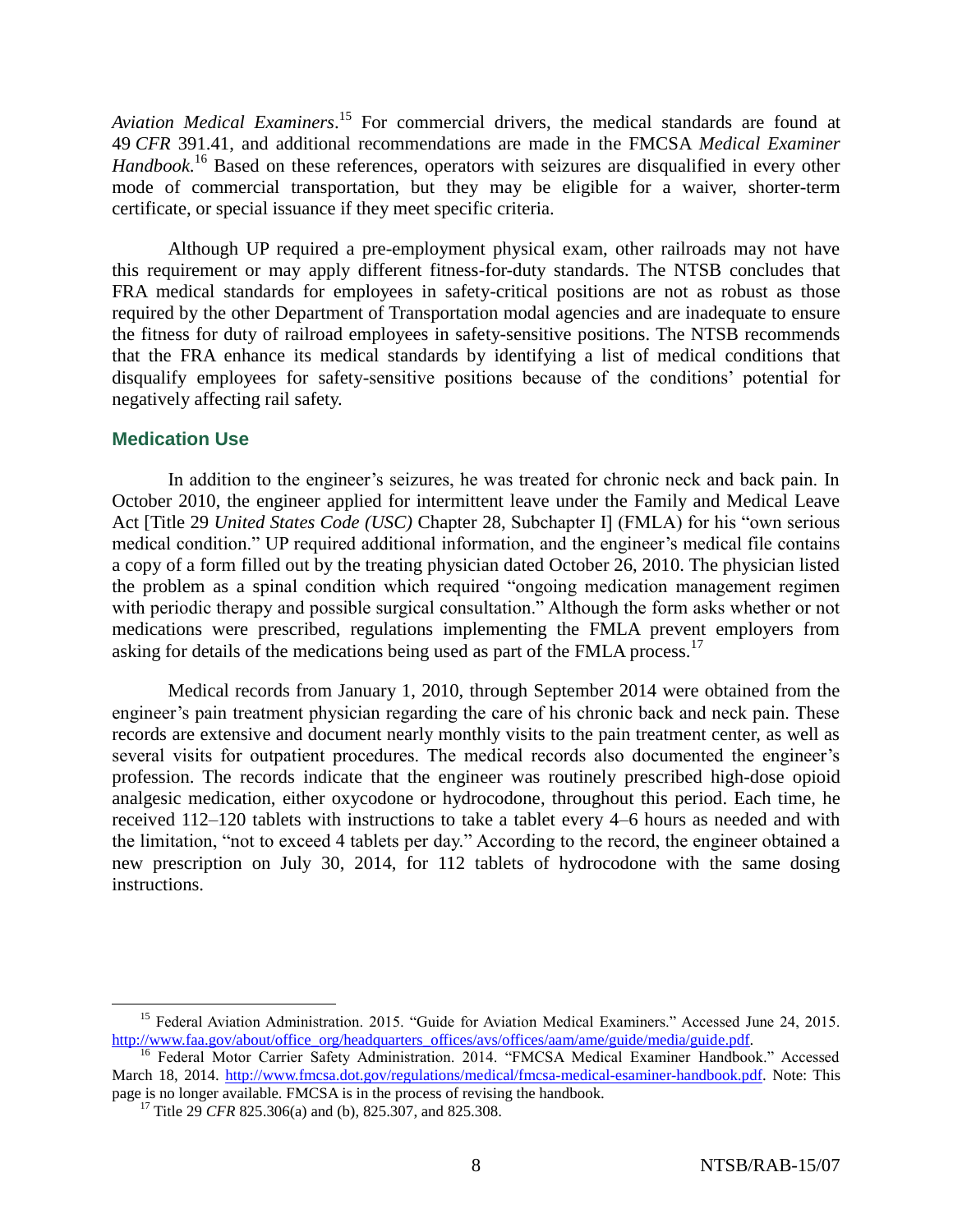Oxycodone and hydrocodone are opioid analgesics available by prescription.<sup>18</sup> Both oxycodone and hydrocodone carry the following warning: "may impair mental and/or physical ability required for the performance of potentially hazardous tasks (for example, driving, operating heavy machinery)."<sup>19</sup>

The NTSB obtained records from the engineer's FRA-mandated urine drug tests. The engineer underwent pre-employment drug testing in 2003, ten random tests, one reasonable cause test, and a postaccident test on the date of the accident. These urine drug tests were all negative. Based on 49 *CFR* 40.87, the routine, random urine drug testing required for railroad engineers does not include testing for either oxycodone or hydrocodone and would therefore not have identified the engineer's use of these medications. FRA regulations require postaccident drug and alcohol testing of safety-sensitive railroad employees. A urine sample is tested first, and if there is any result above the reporting cut-off level, a blood sample is then tested. The engineer's urine tests were negative for both hydrocodone and oxycodone. However, depending on when the drugs were taken, when the accident happened, how long it took to obtain the specimens, and how diluted the urine sample was, a person could be impaired by either of these drugs at the time of the accident and still have a negative urine drug test.

Commercial pilots, mariners, and drivers are required to report all of their medications each time they obtain medical certification. Chronic, daily opioid use is disqualifying in the aviation and marine modes. For commercial drivers, chronic opioid use is normally disqualifying but may be allowed if reviewed by a medical examiner certified by the FMCSA. Under 49 *CFR* 219.103(a)(1), railroad personnel in safety-sensitive positions may use controlled substances as long as

the treating medical practitioner or a physician designated by the railroad has made a good faith judgment, with notice of the employee's assigned duties and on the basis of the available medical history, that use of the substance by the employee at the prescribed or authorized dosage level is consistent with the safe performance of the employee's duties.

However, the FRA regulations allow but do not require railroads to have their employees report medication use.<sup>20</sup>

Since UP does not ask about medications during triennial medical examinations and could not ask the engineer what medications he had been prescribed in relation to his FMLA request, UP was unaware of what medications the engineer was prescribed since his pre-employment physical. The NTSB concludes that UP was unable to evaluate the safety hazards of the engineer's controlled substance opioid medication use because it does not require its employees to report such medication use. The NTSB therefore recommends that UP assess the

<sup>&</sup>lt;sup>18</sup> Oxycodone is sold under the names Percocet<sup>®</sup>, Endocet<sup>®</sup>, Roxicodone<sup>®</sup>, and Roxicet<sup>®</sup>. Hydrocodone is sold under the names Lortab<sup>®</sup> and Norco<sup>®</sup>.

<sup>&</sup>lt;sup>19</sup> Federal Aviation Administration. 2014. "CAMI Toxicology Drug Information for: Hydrocodone." Accessed December 8, 2014. [http://www.jag.cami.jccbi.gov/toxicology/DrugDetail.asp?did=73.](http://www.jag.cami.jccbi.gov/toxicology/DrugDetail.asp?did=73) Federal Aviation Administration. 2014. "CAMI Toxicology Drug Information for: Oxycodone." Accessed December 8, 2014. [http://jag.cami.jccbi.gov/toxicology/DrugDetail.asp?did=94.](http://jag.cami.jccbi.gov/toxicology/DrugDetail.asp?did=94)

<sup>20</sup> Title 49 *CFR* 219.103(b).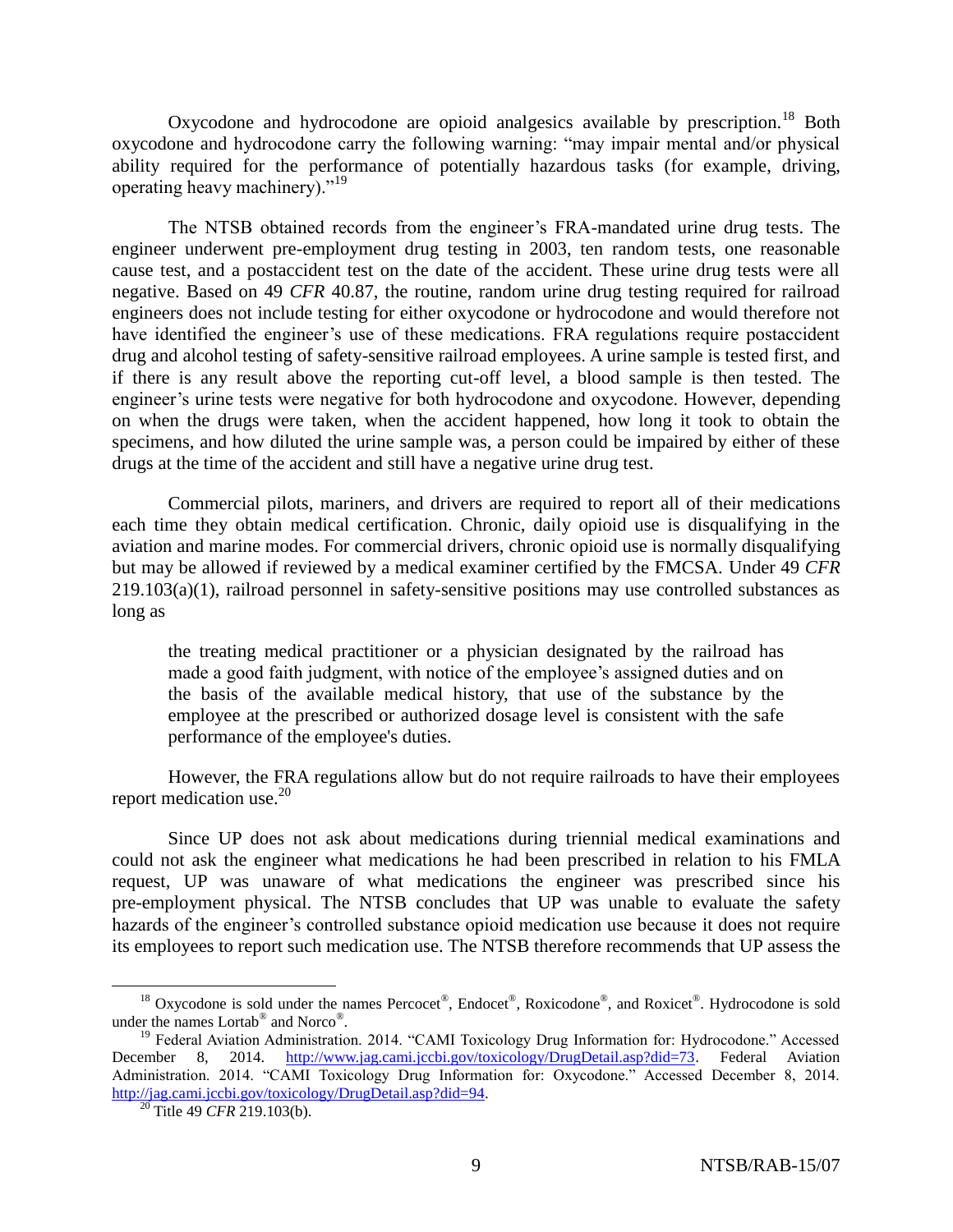safety of all medications being used by employees in safety-sensitive positions each time an employee undergoes a medical evaluation.

As stated earlier, the FRA does not require railroads to obtain medical information (such as a history of medical conditions, symptoms, or a list of current medications) or to examine employees in safety-sensitive positions other than to test their vision and hearing every 3 years (in accordance with 49 *CFR* 240.121). In contrast, all other modes of commercial transportation require operators to have comprehensive medical evaluations, including a review of medical conditions and symptoms, a medication list, and a complete physical examination at regular intervals. In addition, other modes specify medications that may not be used by operators. The engineer in this accident was medically certified at least twice (in 2010 and 2013) during the time he was prescribed opioids, but no evaluation of the hazards created by these medications was performed, and the UP medical system conformed to or exceeded the FRA's regulations. The NTSB concludes that the current FRA medical standards are insufficient to protect the rail system from safety hazards created by certain medications. Therefore, the NTSB recommends that the FRA enhance its medical standards by identifying a list of medications whose use disqualifies employees for safety-sensitive positions because of the medications' potential for negatively affecting rail safety.

The NTSB first highlighted the absence of comprehensive medical standards for train crewmembers more than 12 years before this accident. As a result of NTSB safety recommendations following the head-on collision of two freight trains in Clarkston, Michigan, in 2001 (R-02-24 through R-02-26), the FRA created a Railroad Safety Advisory Committee  $(RSAC)$  working group on medical standards.<sup>21</sup> When that group could not reach consensus after several years, it was disbanded and no changes were made to medical certification standards. The NTSB investigated four additional railroad accidents between 2011 and 2013 in which medical conditions caused or contributed to the accident.<sup>22</sup> Despite these accidents and multiple additional recommendations from the NTSB, the FRA has taken no further action to address comprehensive medical evaluations. Following the Goodwell, Oklahoma, accident, where a key component of the probable cause was the predictable deterioration of the engineer's eyesight as a result of a chronic condition, glaucoma, the NTSB issued the following safety recommendation to the FRA:

Develop medical certification regulations for employees in safety-sensitive positions that include, at a minimum, (1) a complete medical history that includes specific screening for sleep disorders, a review of current medications, and a

<sup>21</sup> National Transportation Safety Board, *Collision of Two Canadian National/Illinois Central Railway Trains Near Clarkston Michigan, November 15, 2001,* RAR-02/04 (Washington, DC: National Transportation Safety Board, 2002).

<sup>&</sup>lt;sup>22</sup> National Transportation Safety Board, *Collision of BNSF Coal Train With the Rear End of Standing BNSF Maintenance-of-Way Equipment Train*, *Red Oak, Iowa, April 17, 2011*, RAR-12/02 (Washington, DC: National Transportation Safety Board, 2012). National Transportation Safety Board, *Head-On Collision of Two Union Pacific Railroad Freight Trains near Goodwell, Oklahoma, June 24, 2012,* RAR-13/02 (Washington, DC: National Transportation Safety Board, 2013). National Transportation Safety Board, *Collision of Union Pacific Railroad Freight Train with BNSF Railway Freight Train, Chaffee, Missouri, May 25, 2013,* RAR-14/02 (Washington, DC: National Transportation Safety Board, 2014). National Transportation Safety Board, *Metro-North Railroad Derailment, Bronx, New York, December 1, 2013*, RAB-14/12 (Washington, DC: National Transportation Safety Board, 2014).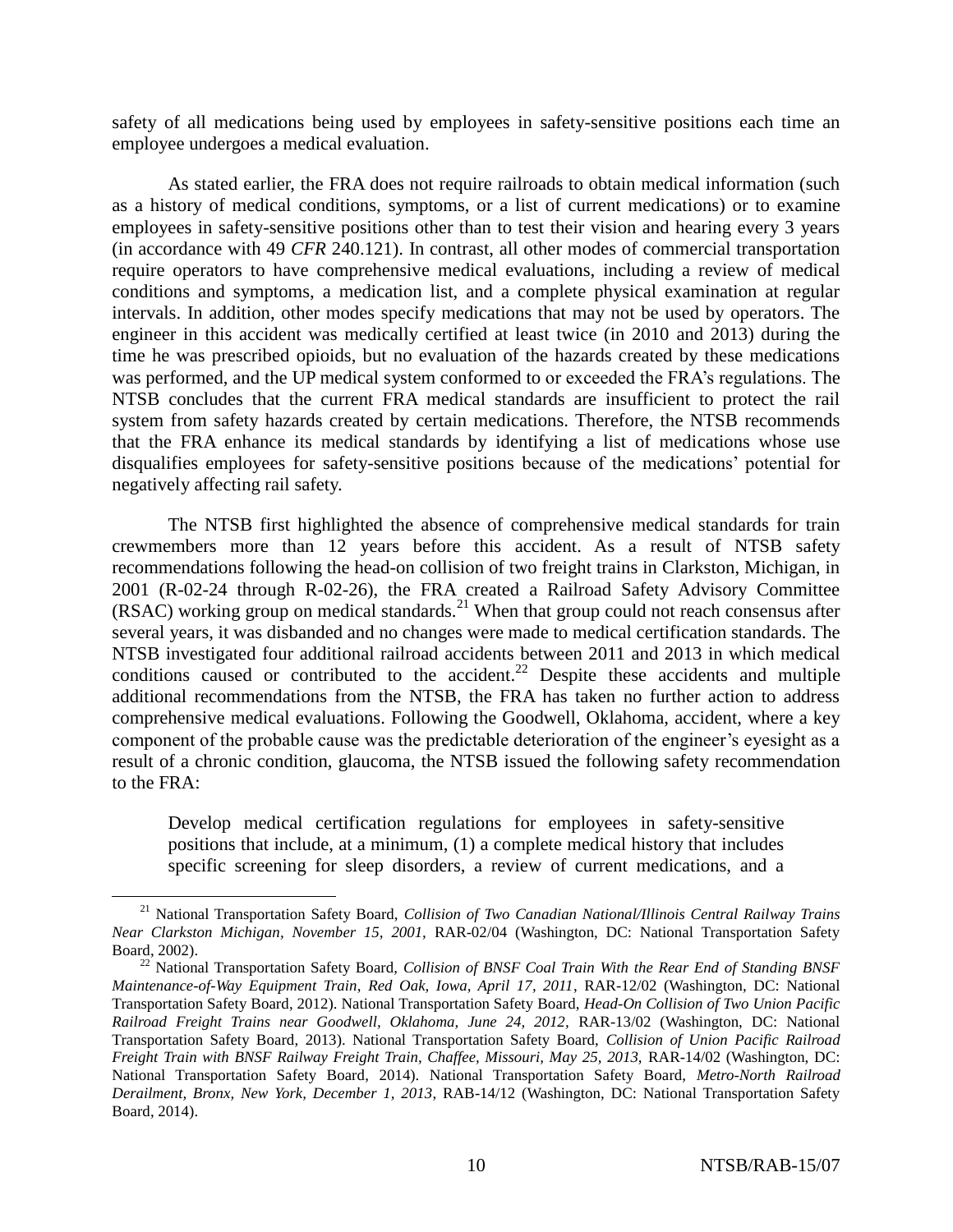thorough physical examination; (2) standardization of testing protocols across the industry; and (3) centralized oversight of certification decisions for employees who fail initial testing; and consider requiring that medical examinations be performed by those with specific training and certification in evaluating medication use and health issues related to occupational safety on railroads.  $(R-13-21)$ 

The recommendation is currently classified *Open—Unacceptable Response*.

The NTSB concludes that if the FRA had implemented more comprehensive medical certification standards based on prior NTSB recommendations, UP would have been required to obtain and review the medications being used by the engineer in this accident. The NTSB therefore reiterates recommendation R-13-21 to the FRA.

Finally, the NTSB recognizes that in some cases, there are effective treatments for medical conditions that would otherwise be potentially disqualifying and some otherwise disqualifying medications may mitigate conditions so effectively that, when well-controlled, such situations do not pose a significant safety hazard. All other modes of transportation have standards that allow operators with disqualifying conditions to work as long as the medical condition remains well-controlled and medication use is routinely evaluated. The NTSB concludes that successful medical certification systems in other modes have demonstrated it is possible to develop standards that would identify employees who pose the greatest safety risks due to a medical condition while still allowing many railroad employees in safety-sensitive positions with otherwise disqualifying conditions or medications to continue to work. The NTSB therefore recommends that once disqualifying medical conditions and medications have been identified, the FRA should develop specific criteria (such as standards for medical test results) that may allow employees who have been disqualified but have been determined by a subsequent, individualized assessment to pose no increased danger to rail safety to obtain medical certification.

### **Probable Cause**

The National Transportation Safety Board determines that the probable cause of the accident was the engineer's failure to stop train LUM41-06 before it collided with the bumping post and the inside wall of the building because he was incapacitated by a seizure. Contributing to the accident was the Federal Railroad Administration's failure to establish medical certification standards, other than hearing and vision criteria, for railroad employees in safetysensitive positions.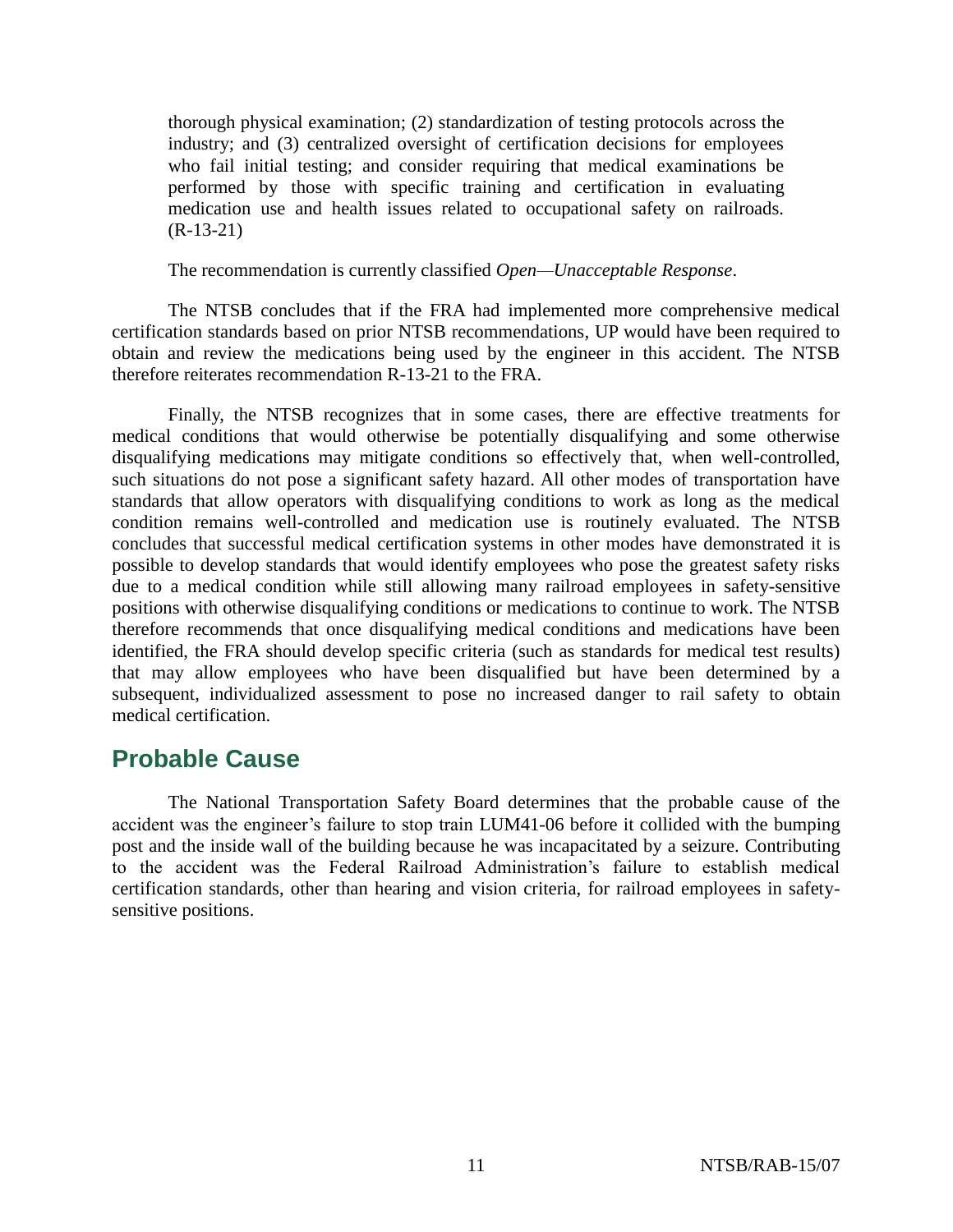### **New Recommendations**

As a result of its investigation, the National Transportation Safety Board makes the following new safety recommendations:

#### **To Union Pacific Railroad:**

Identify and review the records of all employees in safety-sensitive positions who have any history of seizures, and ensure that the current Union Pacific Railroad standard of fitness for duty is met by each employee. (R-15-33)

Assess the safety of all medications being used by employees in safety-sensitive positions each time an employee undergoes a medical evaluation. (R-15-34)

#### **To the Federal Railroad Administration:**

Enhance your medical standards by identifying a list of medical conditions that disqualify employees for safety-sensitive positions because of the conditions' potential for negatively affecting rail safety. (R-15-35)

Enhance your medical standards by identifying a list of medications whose use disqualifies employees for safety-sensitive positions because of the medications' potential for negatively affecting rail safety. (R-15-36)

Once disqualifying medical conditions and medications have been identified, develop specific criteria (such as standards for medical test results) that may allow employees who have been disqualified but have been determined by a subsequent, individualized assessment to pose no increased danger to rail safety to obtain medical certification. (R-15-37)

### **Reiterated Recommendation**

The National Transportation Safety Board reiterates the following safety recommendation:

#### **To the Federal Railroad Administration:**

Develop medical certification regulations for employees in safety-sensitive positions that include, at a minimum, (1) a complete medical history that includes specific screening for sleep disorders, a review of current medications, and a thorough physical examination; (2) standardization of testing protocols across the industry; and (3) centralized oversight of certification decisions for employees who fail initial testing; and consider requiring that medical examinations be performed by those with specific training and certification in evaluating medication use and health issues related to occupational safety on railroads. (R-13-21)